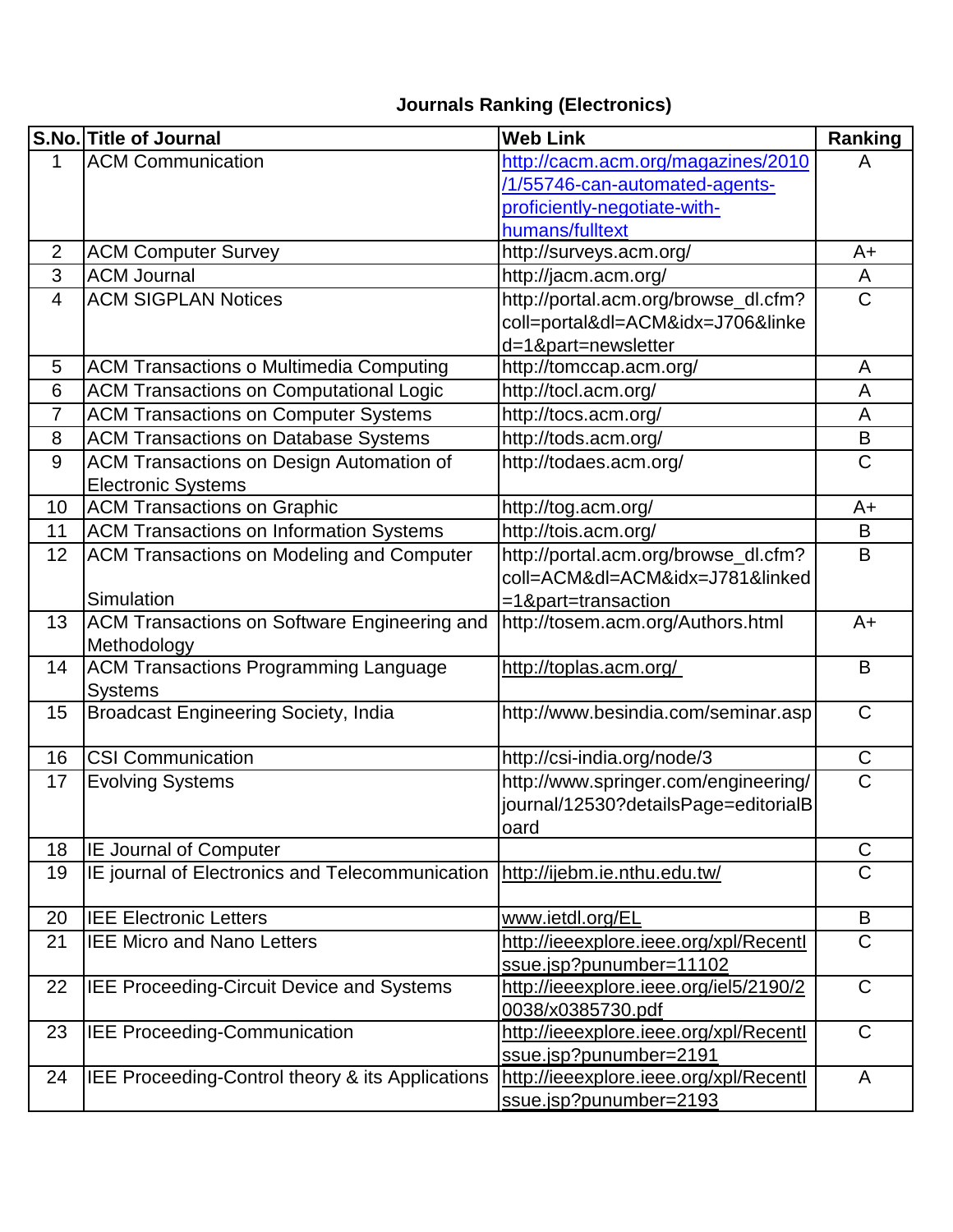| 25 | <b>IEE Proceeding-Electronics</b>                          | http://ieeexplore.ieee.org/xpl/Recentl<br>ssue.jsp?punumber=2214 | B              |
|----|------------------------------------------------------------|------------------------------------------------------------------|----------------|
| 26 | IEE Proceeding-Gen. Transmission Device                    | http://ieeexplore.ieee.org/iel5/2195/1<br>8944/x0327520.pdf      | $\mathsf{C}$   |
| 27 | <b>IEE Proceeding-Microwave Antena Proceeding</b>          | http://ieeexplore.ieee.org/xpl/Recentl<br>ssue.jsp?punumber=2196 | $\mathsf{C}$   |
| 28 | <b>IEE Proceeding-Nanobiotechnology</b>                    | http://ieeexplore.ieee.org/xpl/Recentl<br>ssue.jsp?punumber=8653 | B              |
| 29 | IEE Proceeding-RADAR SON NAV                               | http://explore.ieee.org/iel5/2198/2171<br>9/x0559623.pdf         | B              |
| 30 | IEE Proceeding-SCI MEAS TECH                               | http://ieeexplore.ieee.org/iel5/2199/1<br>9859/x0372415.pdf      | $\mathsf{C}$   |
| 31 | <b>IEE Proceeding-Software</b>                             | http://ieeexplore.ieee.org/xpl/Recentl<br>ssue.jsp?punumber=5658 | $\mathsf{C}$   |
| 32 | <b>IEE Research Journal</b>                                | www.ietdl.org/EL                                                 | $\mathsf C$    |
| 33 | <b>IEE Review</b>                                          | http://journalseek.net/cgi/journalsea<br>rch.cgi?                | $\mathsf C$    |
| 34 | <b>IEEE Circuit Devices</b>                                | http://ieeexplore.ieee.org/xpl/Recentl<br>ssue.jsp?punumber=101  | B              |
| 35 | <b>IEEE Circuits and Systems</b>                           | http://www.ieee-cas.org                                          | C              |
| 36 | <b>IEEE Communication Survey and Tech.</b>                 | http://ieeexplore.ieee.org/xpl/Recentl<br>ssue.jsp?punumber=97   | $\mathsf{C}$   |
| 37 | <b>IEEE Communications Letters</b>                         | http://ieeexplore.ieee.org/xpl/Recentl<br>ssue.jsp?punumber=4234 | B              |
| 38 | <b>IEEE Communications Magazine</b>                        | http://ieeexplore.ieee.org/xpl/Recentl<br>ssue.jsp?punumber=35   | A              |
| 39 | IEEE Journal of quantum electronic                         | http://ieeexplore.ieee.org/xpl/Recentl<br>ssue.jsp?punumber=3    | A              |
| 40 | IEEE Journal of Selected Topics in Quantum<br>Electronics  | http://ieeexplore.ieee.org/xpl/Recentl<br>ssue.jsp?punumber=2944 | A              |
| 41 | <b>IEEE Journal on Selected Areas in</b><br>Communications | http://www.comsoc.org/sac/                                       | A+             |
| 42 | <b>IEEE Journal Solid State Circuits</b>                   | http://ieeexplore.ieee.org/xpl/Recentl<br>ssue.jsp?punumber=4    | $A+$           |
| 43 | <b>IEEE Magazine Cicuits and Systems</b>                   | http://ieeexplore.ieee.org/xpl/Recentl<br>ssue.jsp?punumber=7384 | $\mathsf{C}$   |
| 44 | <b>IEEE Mechatronics</b>                                   | http://www.ieee-asme-<br>mechatronics.org/                       | B              |
| 45 | <b>IEEE Micro</b>                                          | http://ieeexplore.ieee.org/xpl/Recentl<br>ssue.jsp?punumber=40   | $\overline{A}$ |
| 46 | <b>IEEE Microwave wireless communication</b>               | http://ieeexplore.ieee.org/xpl/Recentl<br>ssue.jsp?punumber=7260 | A              |
| 47 | <b>IEEE Multimedia</b>                                     | http://ieeexplore.ieee.org/xpl/Recentl<br>ssue.jsp?punumber=93   | A              |
| 48 | <b>IEEE Network</b>                                        | http://ieeexplore.ieee.org/xpl/Recentl<br>ssue.jsp?punumber=65   | $A+$           |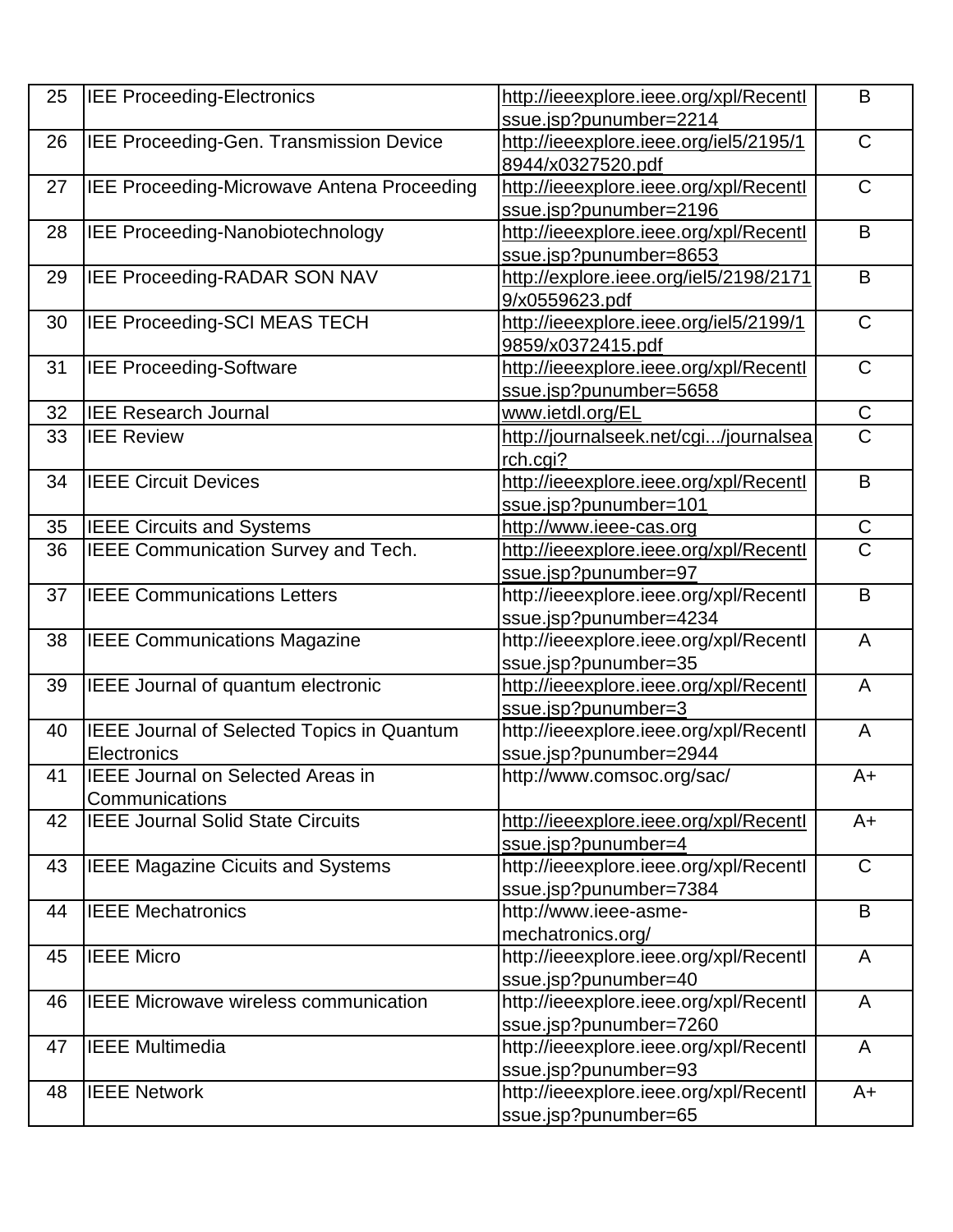| 49 | <b>IEEE Pervasive Computing</b>                        | http://ieeexplore.ieee.org/xpl/Recentl | A              |
|----|--------------------------------------------------------|----------------------------------------|----------------|
|    |                                                        | ssue.jsp?punumber=7756                 |                |
| 50 | <b>IEEE Selected topics in Signal Processing</b>       | http://ieeexplore.ieee.org/xpl/Recentl | $\mathsf{C}$   |
|    |                                                        | ssue.jsp?punumber=4200690              |                |
| 51 | <b>IEEE Sensor Journal</b>                             | http://ieeexplore.ieee.org/xpl/Recentl | B              |
|    |                                                        | ssue.jsp?punumber=7361                 |                |
| 52 | <b>IEEE Signal Processing Letters</b>                  | http://ieeexplore.ieee.org/xpl/Recentl | B              |
|    |                                                        | ssue.jsp?punumber=97                   |                |
| 53 | <b>IEEE Signal Processing Magazine</b>                 | http://ieeexplore.ieee.org/xpl/Recentl | $A+$           |
|    |                                                        | ssue.jsp?punumber=79                   |                |
| 54 | <b>IEEE</b> Spectrum                                   | http://spectrum.ieee.org/              | B              |
| 55 | <b>IEEE Transaction Electro Magnetic Compatibility</b> | http://ieeexplore.ieee.org/xpl/Recentl | B              |
|    |                                                        | ssue.jsp?punumber=15                   |                |
| 56 | <b>IEEE Transaction on Communication</b>               | http://ieeexplore.ieee.org/xpl/Recentl | $\mathsf{A}$   |
|    |                                                        | ssue.jsp?punumber=26                   |                |
| 57 | <b>IEEE Transactions Broadcast</b>                     | http://ieeexplore.ieee.org/xpl/Recentl | B              |
|    |                                                        | ssue.jsp?punumber=11                   |                |
| 58 | <b>IEEE Transactions Consumer Electronics</b>          |                                        | $\mathsf{C}$   |
|    |                                                        | http://ieeexplore.ieee.org/xpl/Recentl |                |
|    |                                                        | ssue.jsp?punumber=30                   |                |
| 59 | <b>IEEE Transactions Eectronic Devices</b>             | http://ieeexplore.ieee.org/xpl/Recentl | A              |
|    |                                                        | ssue.jsp?punumber=16                   |                |
| 60 | <b>IEEE Transactions Intelligent Transportation</b>    | http://ieeexplore.ieee.org/xpl/Recentl | $\overline{A}$ |
|    | System                                                 | ssue.jsp?punumber=6979                 |                |
| 61 | <b>IEEE Transactions Nano Technology</b>               | http://ieeexplore.ieee.org/xpl/Recentl | A              |
|    |                                                        | ssue.jsp?punumber=7729                 |                |
| 62 | <b>IEEE Transactions Neural Networks</b>               | http://ieeexplore.ieee.org/xpl/Recentl | $A+$           |
|    |                                                        | ssue.jsp?punumber=72                   |                |
| 63 | <b>IEEE Transactions on Circuit and Systems for</b>    | http://ieeexplore.ieee.org/xpl/Recentl | A              |
|    | Video Technology                                       | ssue.jsp?punumber=76                   |                |
| 64 | IEEE Transactions on Device, Material and              | http://ieeexplore.ieee.org/xpl/Recentl | B              |
|    | Reliability                                            | ssue.jsp?punumber=7298                 |                |
| 65 | <b>IEEE Transactions on Image Processing</b>           | http://ieeexplore.ieee.org/xpl/Recentl | $A+$           |
|    |                                                        | ssue.jsp?punumber=83                   |                |
| 66 | IEEE Transactions on Information Technology in         | http://ieeexplore.ieee.org/xpl/Recentl | B              |
|    | <b>Biomedicine</b>                                     | ssue.jsp?puNumber=4233                 |                |
| 67 | <b>IEEE Transactions on Mobile Computing</b>           | http://ieeexplore.ieee.org/stamp/stam  | $A+$           |
|    |                                                        | p.jsp?tp=&arnumber=1317901             |                |
| 68 | <b>IEEE Transactions on Multimeda</b>                  | http://www.ieee.org/organizations/soc  | A              |
|    |                                                        | iety/tmm/                              |                |
| 69 | <b>IEEE Transactions on Parallel and Distributed</b>   | http://www.computer.org/portal/web/t   | B              |
|    | <b>Systems</b>                                         | pds/                                   |                |
| 70 | <b>IEEE Transactions on Pattern Analysis and</b>       | http://ieeexplore.ieee.org/xpl/Recentl | $A+$           |
|    | Machine Intelligence                                   | ssue.jsp?punumber=34                   |                |
| 71 | <b>IEEE Transactions on Power Electronics</b>          | http://ieeexplore.ieee.org/xpl/Recentl | $A+$           |
|    |                                                        | ssue.jsp?punumber=63                   |                |
|    |                                                        |                                        |                |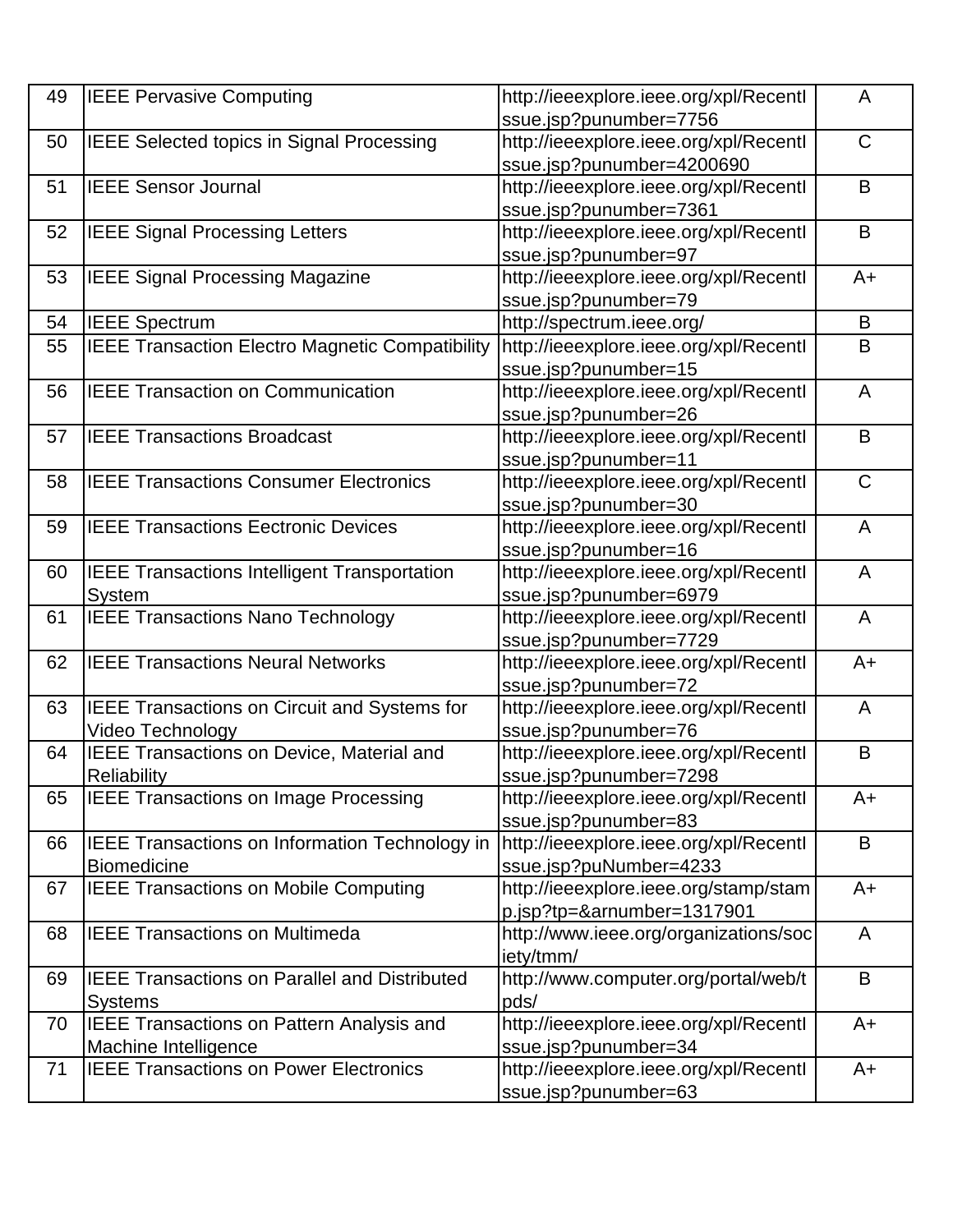| 72 | <b>IEEE Transactions on Signal Processing</b>                 | http://ieeexplore.ieee.org/xpl/Recentl<br>ssue.jsp?punumber=78   | $\overline{A}$ |
|----|---------------------------------------------------------------|------------------------------------------------------------------|----------------|
| 73 | <b>IEEE Transactions on Vehicular Technology</b>              | http://ieeexplore.ieee.org/xpl/Recentl<br>ssue.jsp?punumber=25   | B              |
| 74 | <b>IEEE Transactions on VLSI System</b>                       | http://ieeexplore.ieee.org/xpl/Recentl<br>ssue.jsp?punumber=92   | B              |
| 75 | <b>IEEE Transactions on Wireless Communication</b>            | http://ieeexplore.ieee.org/xpl/Recentl<br>ssue.jsp?punumber=7693 | A              |
| 76 | <b>IEEE Transactions Semiconductor</b><br>Manufacturing       | http://ieeexplore.ieee.org/stamp/stam<br>p.jsp?arnumber=01265760 | $\mathsf{C}$   |
| 77 | <b>IEEE Wireless Communication</b>                            | http://ieeexplore.ieee.org/xpl/Recentl<br>ssue.jsp?punumber=7742 | $A+$           |
| 78 | <b>IEEE/ACM Transactions on Networking</b>                    | http://ieeexplore.ieee.org/xpl/Recentl<br>ssue.jsp?punumber=90   | $\overline{A}$ |
| 79 | IEEE/ASME Journal of Microelectromechanical<br><b>Systems</b> | http://ieeexplore.ieee.org/xpl/Recentl<br>ssue.jsp?puNumber=84   | $\mathsf{C}$   |
| 80 | <b>IETE Journal of Education</b>                              | http://je.ietejournals.org/                                      | C              |
| 81 | <b>IETE Journal of Research</b>                               | http://www.jr.ietejournals.org/                                  | C              |
| 82 | <b>IETE Technical Review</b>                                  | http://tr.ietejournals.org/                                      | $\mathsf C$    |
| 83 | Integration, VLSI Journal                                     | www.elsevier.com/locate/vlsi                                     | $\mathsf C$    |
| 84 | International Journal of Recent Trends in                     | http://ijrte.academypublisher.com/                               | C              |
| 85 | Engineering<br>Journal of Automation, Mobile Robotics &       | http://www.jamris.org/current_issue.p                            | $\mathsf{C}$   |
|    | <b>Intelligent Systems</b>                                    | hp                                                               |                |
| 86 | Technical journal of VSI Vision                               | http://vlsi-india.org/vsi/                                       | C              |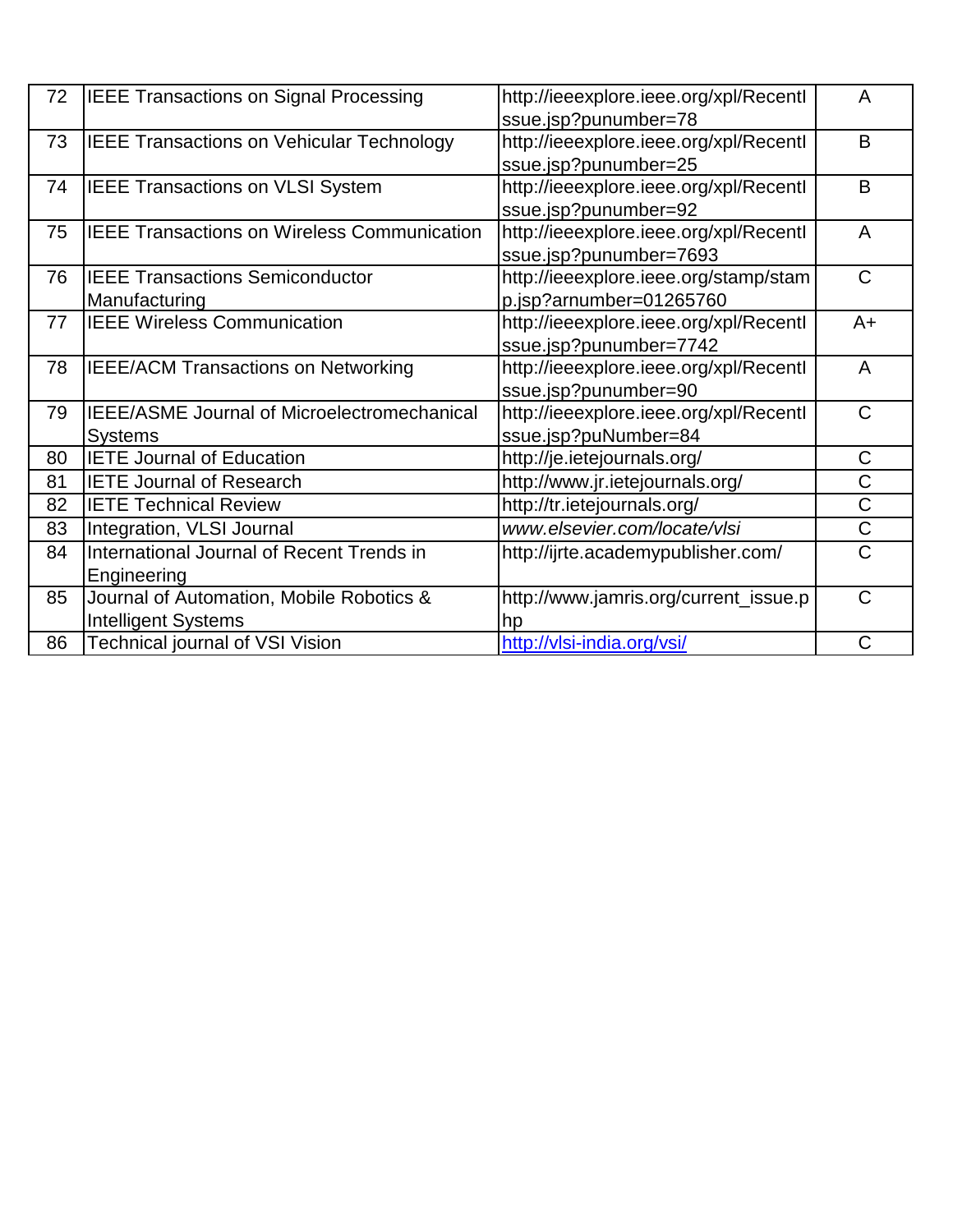## **Journals Ranking (Information Technology)**

|                | S.No. Title of Journal                            | <b>Web Link</b>                      | Ranking               |
|----------------|---------------------------------------------------|--------------------------------------|-----------------------|
| 1              | <b>ACM Computer Communication Review</b>          | http://www.sigcomm.org/learn/comp    | B                     |
|                |                                                   | uter-communication-review/           |                       |
| 2              | <b>ACM Computers in Entertainment</b>             | http://www.acm.org/pubs/cie/         | B                     |
| 3              | <b>ACM</b> Interactions                           | http://interactions.acm.org/         | C                     |
| 4              | <b>ACM Jnl of Data and Information Quality</b>    | http://jdiq.acm.org/                 | $\overline{\text{c}}$ |
| 5              | ACM JnI on Emerging Technologies in Computing     | http://www.cse.psu.edu/~mdl/jetc/    | $\overline{\text{C}}$ |
|                | <b>Systems</b>                                    |                                      |                       |
| 6              | <b>ACM Journal of Experimental Algorithmics</b>   | http://www.jea.acm.org/              | A                     |
| $\overline{7}$ | <b>ACM Networker</b>                              | http://networker.acm.org/            | $\mathsf C$           |
| 8              | <b>ACM Trans. On Graphics</b>                     | http://tog.acm.org/                  | $A+$                  |
| 9              | ACM Trans. On Software Engineering and            | http://tosem.acm.org/                | A+                    |
|                | Methodology                                       |                                      |                       |
| 10             | <b>ACM Trans. On Information Systems</b>          | http://tois.acm.org/                 | B                     |
| 11             | <b>ACM Trans. On Mathematical Software</b>        | http://toms.acm.org/                 | A                     |
| 12             | ACM Trans. On Programming Langugages and          | http://toplas.acm.org/               | B                     |
|                | <b>Systems</b>                                    |                                      |                       |
| 13             | ACM Trans. On the Web                             | http://tweb.acm.org/                 | A                     |
| 14             | ACM Transactions on Speech and Language           | http://tslp.acm.org/                 | B                     |
|                | Processing                                        |                                      |                       |
| 15             | <b>ACM Trnas. on Database Systems</b>             | http://tods.acm.org/                 | B                     |
| 16             | <b>ACM Trns. On Computer Systems</b>              | http://tocs.acm.org/                 | A                     |
| 17             | IEEE/ ACM Trans. On Networking                    | http://www.ton.seas.upenn.edu/       | A                     |
| 18             | CSI Adhyayan                                      | http://www.csi-india.org/renewalregs | $\overline{C}$        |
|                |                                                   |                                      |                       |
| 19             | CSI Journal of Computer Science & Informatics     | http://www.csi-india.org/renewalregs | $\mathsf{C}$          |
|                |                                                   |                                      |                       |
| 20             | <b>Elsevier Computer Languages</b>                | http://www.elsevier.com/wps/find/jou | $\mathsf{C}$          |
|                |                                                   | rnaldescription.cws_home/638299/d    |                       |
|                |                                                   | escription#description               |                       |
| 21             | <b>Elsevier Computer Standards and Interfaces</b> | http://www.elsevier.com/wps/find/jou | B                     |
|                |                                                   | rnaldescription.cws_home/505607/d    |                       |
|                |                                                   | escription#description               |                       |
| 22             | <b>Elsevier Computers &amp; Graphics</b>          | http://www.elsevier.com/wps/find/jou | $\mathsf{C}$          |
|                |                                                   | rnaldescription.cws_home/371/descr   |                       |
|                |                                                   | iption#description                   |                       |
| 23             | <b>Elsevier Computers &amp; Security</b>          | http://www.elsevier.com/wps/find/jou | $\mathsf{C}$          |
|                |                                                   | rnaldescription.cws_home/405877/d    |                       |
|                |                                                   | escription#description               |                       |
| 24             | <b>Elsevier Computers and Structures</b>          | http://www.elsevier.com/wps/find/jou | B                     |
|                |                                                   | rnaldescription.cws_home/359/descr   |                       |
|                |                                                   | iption#description                   |                       |
| 25             | <b>Elsevier Computers in Industry</b>             | http://www.elsevier.com/wps/find/jou | A                     |
|                |                                                   | rnaldescription.cws_home/505646/d    |                       |
|                |                                                   | escription#description               |                       |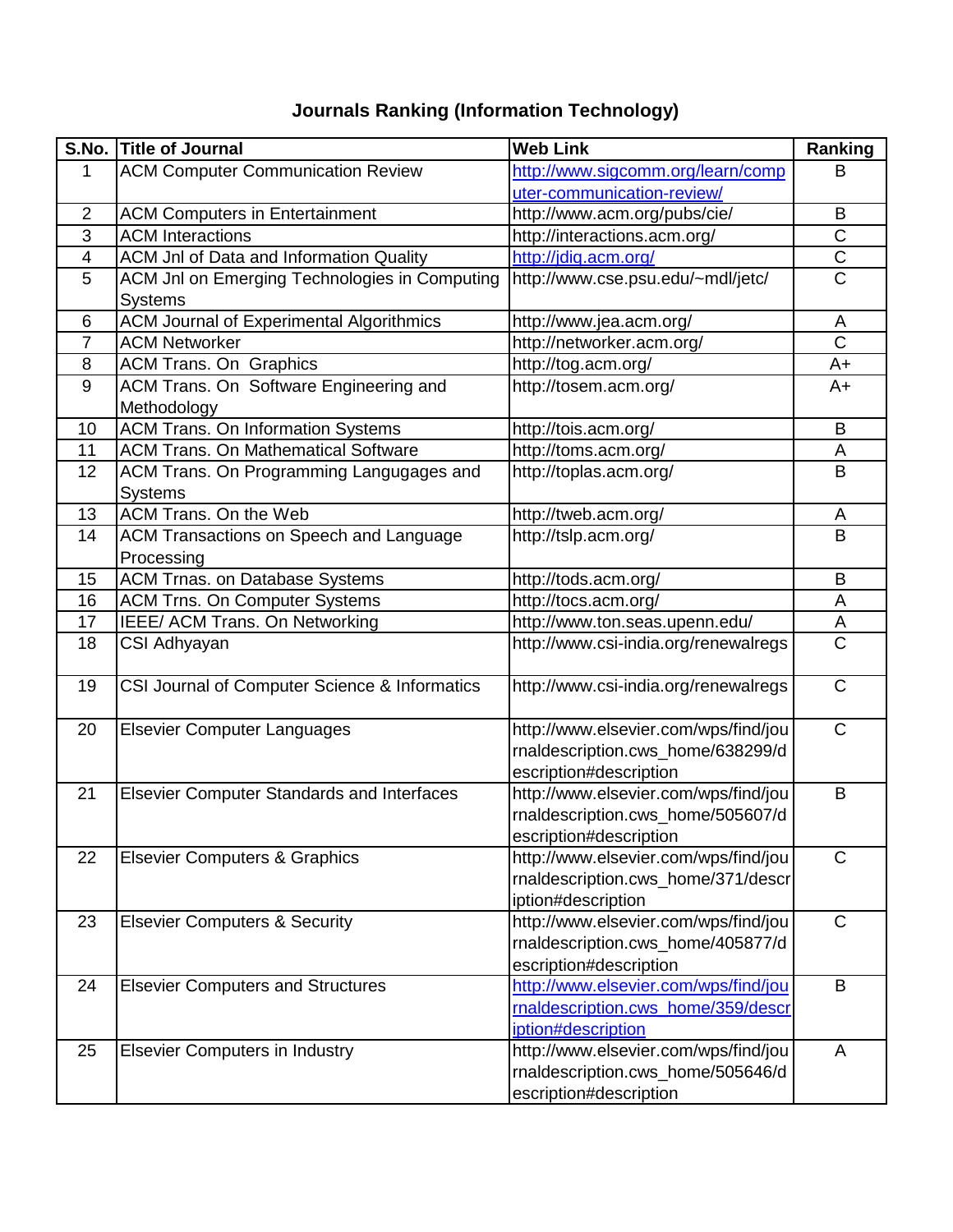| 26 | <b>Elsevier Future Generation Computer Systems</b>                             | http://www.elsevier.com/wps/find/jou  | B            |
|----|--------------------------------------------------------------------------------|---------------------------------------|--------------|
|    |                                                                                | rnaldescription.cws_home/505611/d     |              |
|    |                                                                                | escription#description                |              |
| 27 | Elsevier Journal of Computer and Systems                                       | http://www.sciencedirect.com/scienc   | B            |
|    | Science                                                                        | e/journal/00220000                    |              |
| 28 | <b>Elsevier Mathematical and Computer Modelling</b>                            | http://www.elsevier.com/wps/find/jou  | B            |
|    |                                                                                | rnaldescription.cws_home/623/descr    |              |
|    |                                                                                | iption#description                    |              |
| 29 | <b>Elsevier Remote Sensing of Environment</b>                                  | http://www.elsevier.com/wps/find/jou  | $A+$         |
|    |                                                                                | rnaldescription.cws_home/505733/d     |              |
|    |                                                                                | escription#description                |              |
| 30 | <b>Elsevier Science of Computer Programming</b>                                | http://www.elsevier.com/wps/find/jou  | B            |
|    |                                                                                | rnaldescription.cws_home/505623/d     |              |
|    |                                                                                | escription#description                |              |
| 31 | <b>Elsevier Theoretical Computer Science</b>                                   | http://www.elsevier.com/wps/find/jou  | $\mathsf{C}$ |
|    |                                                                                | rnaldescription.cws_home/505625/d     |              |
|    |                                                                                | escription#description                |              |
| 32 | IBM Journal of Research and Development                                        | http://www.research.ibm.com/journal   | $A+$         |
|    |                                                                                |                                       |              |
| 33 | <b>Computers and Digital Techniques</b>                                        | http://ieeexplore.ieee.org/xpl/Recent | $\mathsf{C}$ |
|    |                                                                                | Issue.jsp?punumber=2192               |              |
| 34 | <b>IEE Proceedings-Software</b>                                                | http://ieeexplore.ieee.org/xpl/Recent | $\mathsf{C}$ |
|    |                                                                                | Issue.jsp?punumber=5658               |              |
| 35 | Computing in Science & Engineering                                             | http://ieeexplore.ieee.org/xpl/Recent | $\mathsf C$  |
|    |                                                                                | Issue.jsp?punumber=5992               |              |
| 36 | Concurrency                                                                    | http://ieeexplore.ieee.org/xpl/Recent | $\mathsf{C}$ |
|    |                                                                                | Issue.jsp?punumber=4434               |              |
| 37 | <b>Distributed System Online</b>                                               | http://ieeexplore.ieee.org/xpl/Recent | $\mathsf C$  |
|    |                                                                                | Issue.jsp?punumber=8968               |              |
| 38 | <b>Electrical and Computer Engineering</b>                                     | http://ieeexplore.ieee.org/xpl/Recent | $\mathsf C$  |
|    |                                                                                | Issue.jsp?punumber=9754               |              |
| 39 | IEEE Canadian Journal of Electrical and Computer http://www.ieee.ca/journal/1- |                                       | $\mathsf C$  |
|    | Engineering                                                                    | home.html                             |              |
| 40 | <b>IEEE Computational Intelligence Magazine</b>                                | http://ieeexplore.ieee.org/xpl/Recent | A            |
|    |                                                                                | Issue.jsp?punumber=10207              |              |
| 41 | IEEE computer architecture letters                                             | http://ieeexplore.ieee.org/xpl/Recent | $\mathsf C$  |
|    |                                                                                | Issue.jsp?punumber=10208              |              |
| 42 | <b>IEEE Computer Graphics and Applications</b>                                 | http://ieeexplore.ieee.org/xpl/Recent | B            |
|    |                                                                                | Issue.jsp?punumber=38                 |              |
| 43 | <b>IEEE Computing in Science and Engineering</b>                               | http://ieeexplore.ieee.org/xpl/Recent | $\mathsf{C}$ |
|    |                                                                                | Issue.jsp?punumber=5992               |              |
| 44 | <b>IEEE Design &amp; Test of Computers</b>                                     | http://ieeexplore.ieee.org/xpl/Recent | B            |
|    |                                                                                | Issue.jsp?punumber=54                 |              |
| 45 | <b>IEEE Distributed Systems Online</b>                                         | http://ieeexplore.ieee.org/xpl/Recent | $\mathsf{C}$ |
|    |                                                                                | Issue.jsp?punumber=8968               |              |
| 46 | <b>IEEE Intelligent Systems</b>                                                | http://ieeexplore.ieee.org/xpl/Recent | A            |
|    |                                                                                | Issue.jsp?punumber=9670               |              |
| 47 | <b>IEEE Internet Computing</b>                                                 | http://ieeexplore.ieee.org/xpl/Recent | A            |
|    |                                                                                | Issue.jsp?punumber=4236               |              |
|    |                                                                                |                                       |              |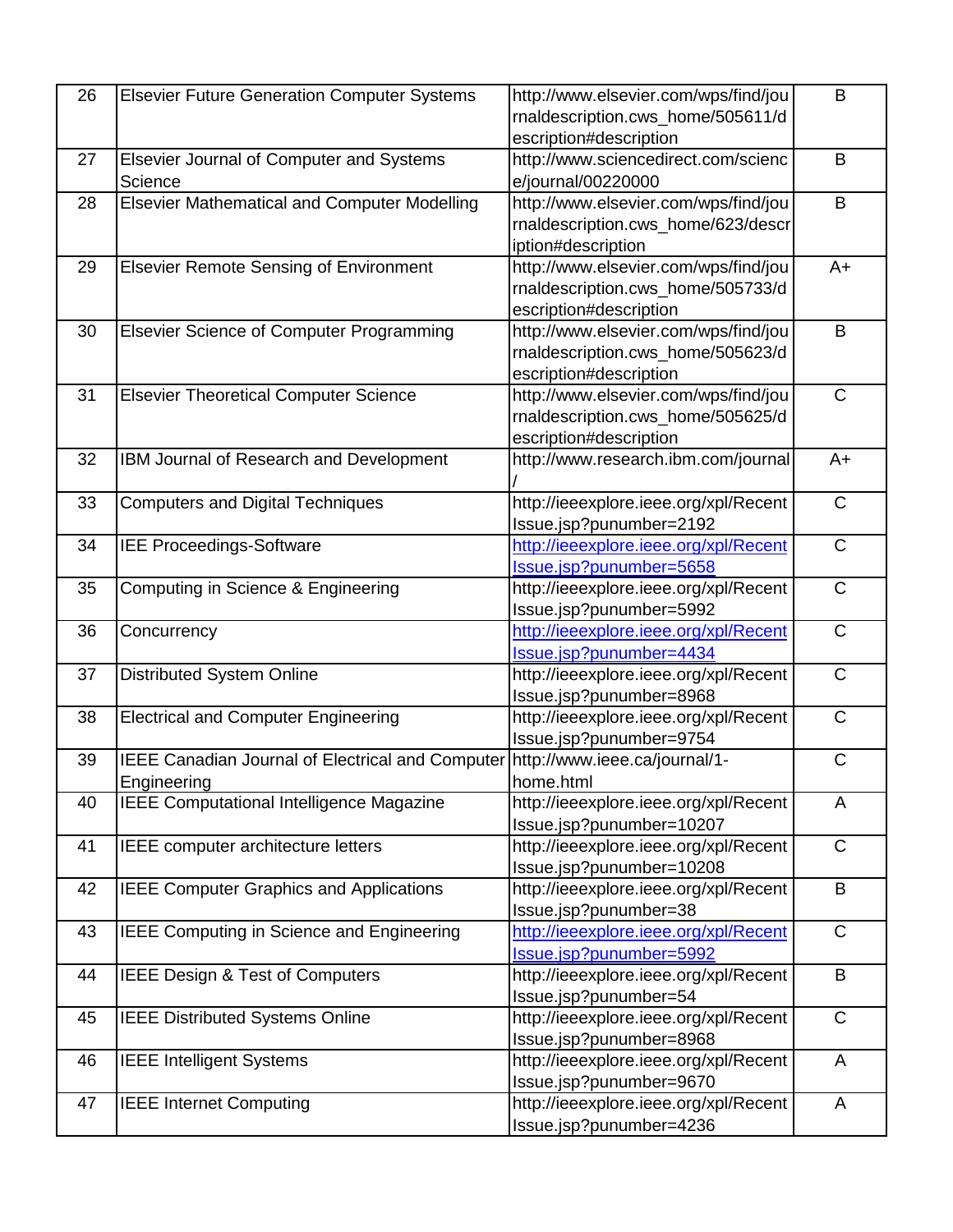| 48 | <b>IEEE Multimedia</b>                                 | http://ieeexplore.ieee.org/xpl/Recent                            | A                     |
|----|--------------------------------------------------------|------------------------------------------------------------------|-----------------------|
|    |                                                        | Issue.jsp?punumber=93                                            |                       |
| 49 | <b>IEEE Network and service management</b>             | http://ieeexplore.ieee.org/xpl/Recent                            | $\mathsf C$           |
|    |                                                        | Issue.jsp?punumber=4275028                                       |                       |
| 50 | <b>IEEE Pervasive Computing</b>                        | http://ieeexplore.ieee.org/xpl/Recent                            | A                     |
|    |                                                        | Issue.jsp?punumber=7756                                          |                       |
| 51 | <b>IEEE Security and Privacy</b>                       | http://ieeexplore.ieee.org/xpl/Recent                            | B                     |
|    |                                                        | Issue.jsp?punumber=8013                                          |                       |
| 52 | <b>IEEE SOFTWARE</b>                                   | http://ieeexplore.ieee.org/xpl/Recent                            | A                     |
|    |                                                        | Issue.jsp?punumber=52                                            |                       |
| 53 | IEEE Trans. Audio Speech, and Language                 | http://ieeexplore.ieee.org/xpl/Recent                            | B                     |
|    |                                                        | Issue.jsp?punumber=89                                            |                       |
| 54 | <b>IEEE Trans. Computer</b>                            | http://ieeexplore.ieee.org/xpl/Recent                            | A                     |
|    |                                                        | Issue.jsp?punumber=12                                            |                       |
| 55 | <b>IEEE Trans. Image Processing</b>                    | http://ieeexplore.ieee.org/xpl/Recent                            | $A+$                  |
|    |                                                        | Issue.jsp?punumber=83                                            |                       |
| 56 | <b>IEEE Trans. Mobile Computing</b>                    | http://ieeexplore.ieee.org/xpl/Recent                            | $A+$                  |
|    |                                                        |                                                                  |                       |
|    | <b>IEEE Trans. Neural Networks</b>                     | Issue.jsp?punumber=7755<br>http://ieeexplore.ieee.org/xpl/Recent | $A+$                  |
| 57 |                                                        |                                                                  |                       |
|    |                                                        | Issue.jsp?punumber=72                                            |                       |
| 58 | IEEE Trans. On Dependable and Secure                   | http://ieeexplore.ieee.org/xpl/Recent                            | $A+$                  |
|    | Computing                                              | Issue.jsp?punumber=8858                                          |                       |
| 59 | <b>IEEE Trans. On Fuzzy Systems</b>                    | http://ieeexplore.ieee.org/xpl/Recent                            | $A+$                  |
|    |                                                        | Issue.jsp?punumber=91                                            |                       |
| 60 | <b>IEEE Trans. On Information Technology in</b>        | http://ieeexplore.ieee.org/xpl/Recent                            | B                     |
|    | <b>Biomedicine</b>                                     | Issue.jsp?punumber=4233                                          |                       |
| 61 | IEEE Trans. On Knowledge and Data Engineering          | http://ieeexplore.ieee.org/xpl/Recent                            | A                     |
|    |                                                        | Issue.jsp?punumber=69                                            |                       |
| 62 | <b>IEEE Trans. on Parallel and Distributed Systems</b> | http://ieeexplore.ieee.org/xpl/Recent                            | B                     |
|    |                                                        | Issue.jsp?punumber=71                                            |                       |
| 63 | <b>IEEE Trans. On Software Engineering</b>             | http://ieeexplore.ieee.org/xpl/Recent                            | $A+$                  |
|    |                                                        | Issue.jsp?punumber=32                                            |                       |
| 64 | <b>IEEE Trans. On Visualization an Computer</b>        | http://ieeexplore.ieee.org/xpl/Recent                            | A                     |
|    | Graphics                                               | Issue.jsp?punumber=2945                                          |                       |
| 65 | IEEE Trans. onIntelligent systems engineering          | http://ieeexplore.ieee.org/xpl/Recent                            | $\mathsf{C}$          |
|    |                                                        | Issue.jsp?puNumber=2223                                          |                       |
| 66 | <b>IEEE Trans. Pattern Analysis</b>                    | http://ieeexplore.ieee.org/xpl/Recent                            | $A+$                  |
|    |                                                        | Issue.jsp?punumber=34                                            |                       |
| 67 | IEEE Transactions on Computational Biology and         | http://ieeexplore.ieee.org/xpl/Recent                            | B                     |
|    | <b>Bioinformatics</b>                                  | Issue.jsp?punumber=8857                                          |                       |
| 68 | <b>Computers and Digital Techniques</b>                | http://www.ietdl.org/IET-CDT                                     | C                     |
| 69 | <b>IET Computer Vision</b>                             | http://www.ietdl.org/IET-CVI                                     | $\mathsf C$           |
| 70 | <b>IET Computers and Digital Techniques</b>            | http://www.ietdl.org/IET-CDT                                     | $\overline{C}$        |
| 71 | <b>IET IMAGE PROCESS</b>                               | http://www.ietdl.org/IET-IPR                                     | $\mathsf C$           |
| 72 | <b>IET Information Security</b>                        | http://www.ietdl.org/IET-IFS                                     | $\mathsf C$           |
| 73 | <b>IET Software</b>                                    | http://www.ietdl.org/IET-SEN                                     | $\overline{\text{C}}$ |
| 74 | <b>IETE Journal of Research</b>                        | http://jr.ietejournals.org/                                      | $\mathsf C$           |
| 75 | <b>IETE Technical Review</b>                           | http://tr.ietejournals.org/                                      | $\mathsf C$           |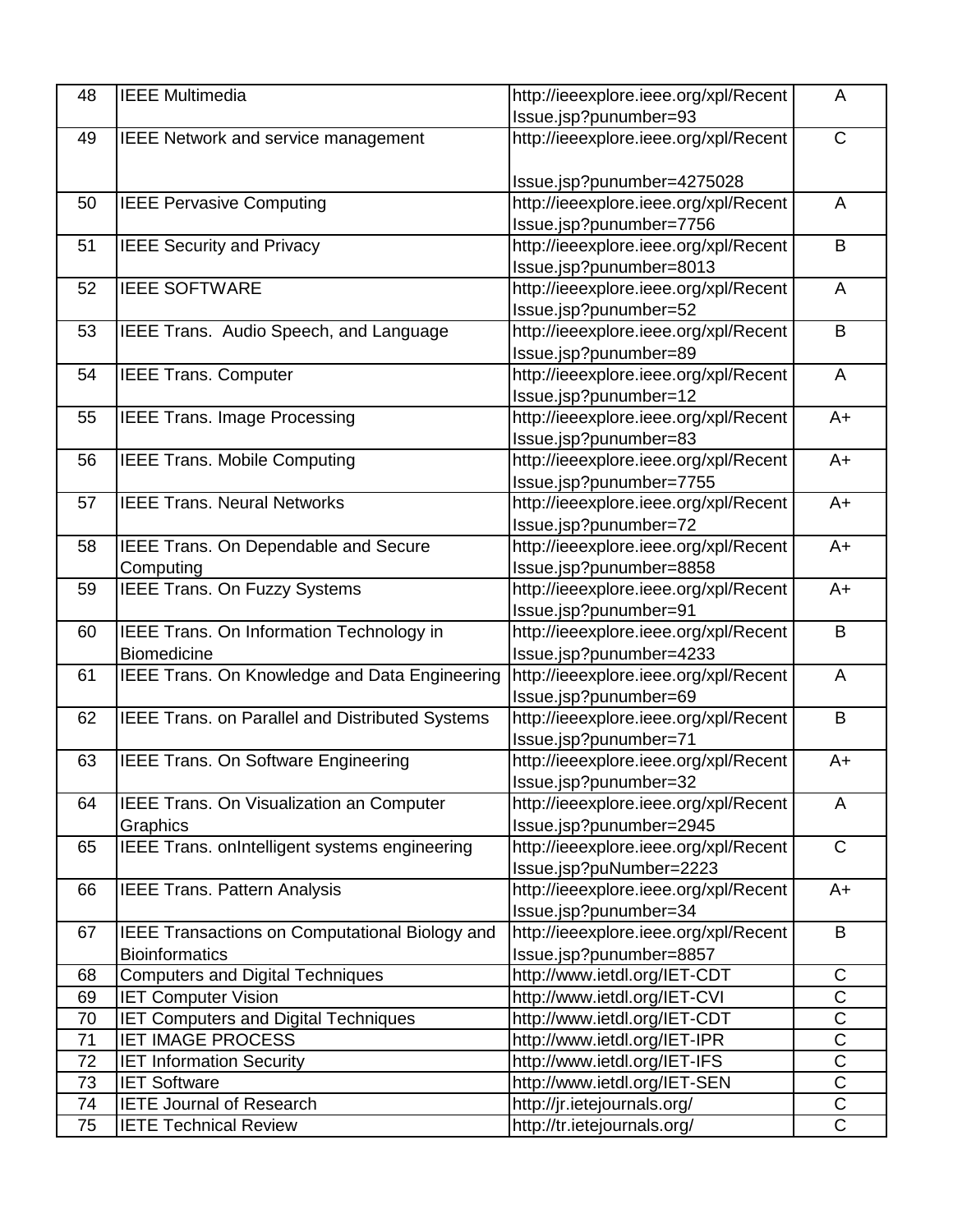| 76 | <b>Journal of Geomatics</b>                        | http://www.isgindia.org/               | C              |
|----|----------------------------------------------------|----------------------------------------|----------------|
| 77 | <b>ISPRS Journal of Photogrammetry and remote</b>  | http://www.itc.nl/isprsjournal/        | A              |
|    | sensing                                            |                                        |                |
| 78 | <b>Computational Optimization and Applications</b> | http://www.springer.com/math/journ     | $\mathsf{C}$   |
|    |                                                    | al/10589                               |                |
| 79 | Data Mining and Knowledge Discovery                | http://www.springer.com/computer/d     | A              |
|    |                                                    | atabase+management+&+informati         |                |
|    |                                                    | on+retrieval/journal/10618             |                |
| 80 | Journal of Computer Science and Technology         | http://www.springer.com/computer/j     | B              |
|    |                                                    | ournal/11390                           |                |
| 81 | <b>Machine Learning</b>                            | http://www.springer.com/computer/a     | $A+$           |
|    |                                                    | rtificial/journal/10994                |                |
| 82 | <b>Machine Translation</b>                         | http://www.springer.com/computer/a     | B              |
|    |                                                    | rtificial/journal/10590                |                |
| 83 | Pattern Analysis and Applications                  | http://www.springer.com/computer/c     | B              |
|    |                                                    |                                        |                |
|    |                                                    | omputer+imaging/journal/10044          |                |
| 84 | Pattern Recognition and Image Analysis             | http://www.springer.com/computer/c     | $\mathsf{C}$   |
|    |                                                    |                                        |                |
|    |                                                    | omputer+imaging/journal/11493          |                |
| 85 | Springer Journal of Cryptology                     | http://www.springer.com/computer/f     | $A+$           |
|    |                                                    | oundations/journal/145                 |                |
| 86 | Springer Designs Codes and Cryptography            | http://www.springer.com/math/numb      | A              |
|    |                                                    | ers/journal/10623                      |                |
| 87 | Springer International Journal of Computer Vision  | http://www.springer.com/computer/c     | $\overline{A}$ |
|    |                                                    |                                        |                |
|    |                                                    | omputer+imaging/journal/11263          |                |
| 88 | Springer jnl of Annals of Software Engineering     | http://www.springer.com/computer/p     | B              |
|    |                                                    | rogramming/journal/10480               |                |
| 89 | Springer jnl of Applied Geomatics                  | http://www.springer.com/geography/     | $\mathsf C$    |
|    |                                                    |                                        |                |
|    |                                                    | gis+cartography/journal/12518          |                |
| 90 | Springer journal of Acta Informatica               | http://www.springer.com/computer/f     |                |
|    |                                                    | oundations/journal/236                 | A              |
| 91 | Springer Journal of the Indian Society of Remote   | http://www.springer.com/earth+scien    | $\mathsf{C}$   |
|    | Sensing                                            | ces/journal/12524                      |                |
|    | Taylor & Francis Annals of GIS                     |                                        | $\mathsf{C}$   |
| 92 |                                                    | http://www.tandf.co.uk/journals/titles |                |
|    |                                                    | /10824006.asp                          | $\mathsf{C}$   |
| 93 | Taylor & Francis Engineering Optimization          | http://www.tandf.co.uk/journals/titles |                |
|    |                                                    | /0305215x.asp                          |                |
| 94 | Taylor & Francis International Journal of          | Ceased                                 | $\mathsf C$    |
|    | <b>Distributed Sensor Networks</b>                 |                                        |                |
| 95 | Taylor & Francis International Journal of Parallel | http://www.tandf.co.uk/journals/titles | B              |
|    | <b>Emergent and Distributed Systems</b>            | /17445760.asp                          |                |
| 96 | Taylor & Francis Journal of Intelligent            | http://www.tandf.co.uk/journals/titles | B              |
|    | <b>Transportaion System</b>                        | /15472450.asp                          |                |
| 97 | Taylor & Francis Quality Engineering               | http://www.tandf.co.uk/journals/titles | $\mathsf{C}$   |
|    |                                                    | /08982112.asp                          |                |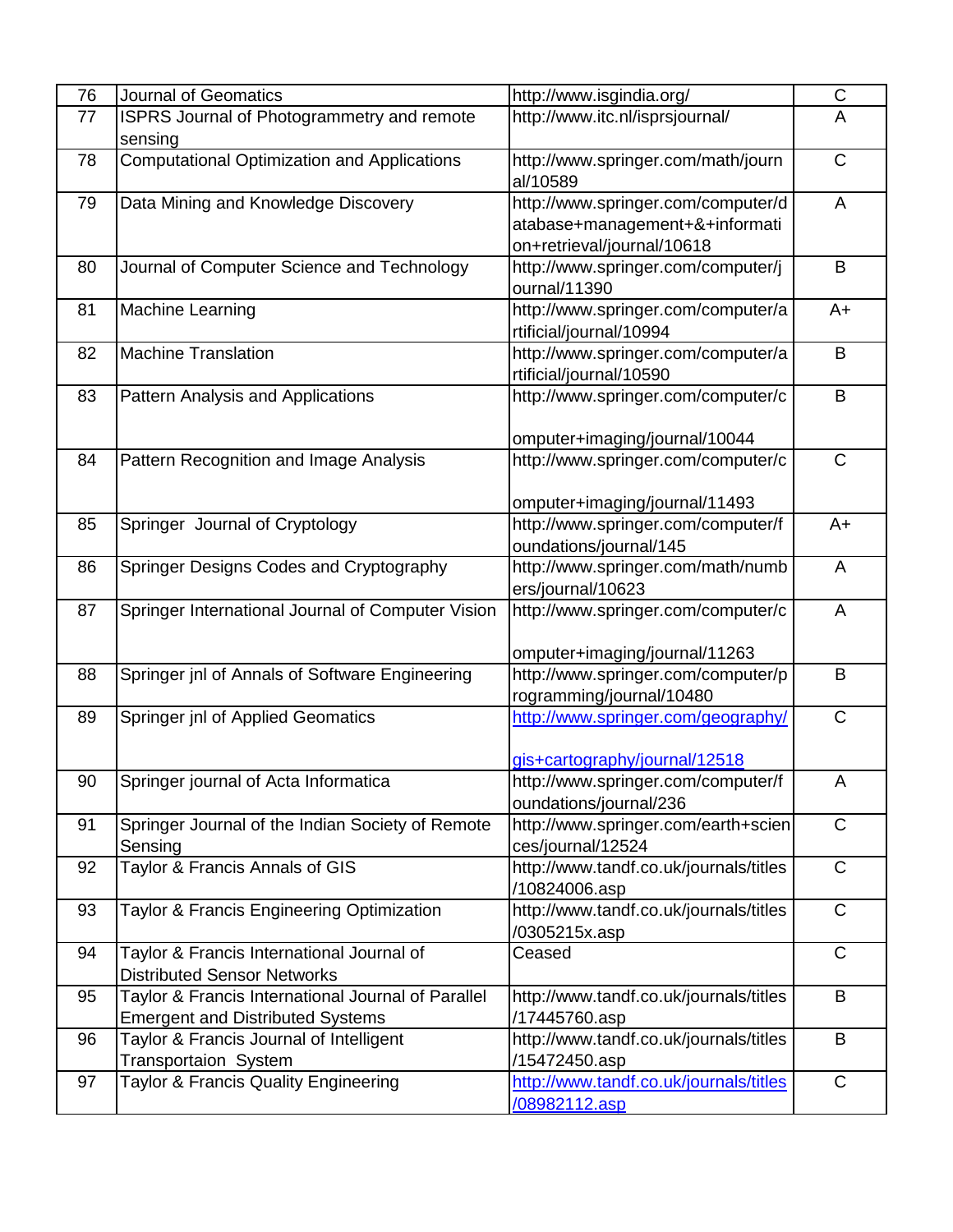## **Journals Ranking (Management)**

|                | S. No. Title of Journal                                | <b>Web Link</b>                                                          | Ranking               |
|----------------|--------------------------------------------------------|--------------------------------------------------------------------------|-----------------------|
| 1              | Academy of Management Annals                           | http://publications.aomonline.org/annals/                                | Α                     |
| $\overline{c}$ | Academy of Management Journal                          | http://journals.aomonline.org/amj/                                       | $A+$                  |
| 3              | Academy of Management Learning & Education<br>(AMLE)   | http://journals.aomonline.org/amle/                                      | A                     |
| 4              | Academy of Management Perspectives                     | http://journals.aomonline.org/amp/                                       | Α                     |
| $\overline{5}$ | Accounting Business and Financial History              | http://www.tandf.co.uk/journals/routledge/0                              | $\overline{\text{c}}$ |
|                |                                                        | 9585206.html                                                             |                       |
| 6              | Accounting Education: An International Journal         | http://www.tandf.co.uk/journals/titles/0963<br>9284.asp                  | B                     |
| $\overline{7}$ | <b>Accounting Research Journal</b>                     | http://info.emeraldinsight.com/products/jou                              | B                     |
|                |                                                        | rnals/journals.htm?id=arj                                                |                       |
| 8              | Acta Psychologica                                      | http://www.sciencedirect.com/science/jour                                | $A+$                  |
|                |                                                        | nal/00016918                                                             |                       |
| 9              | <b>Advertising &amp; Society Review</b>                | http://www.aef.com/on_campus/asr/missio                                  | $\mathsf{C}$          |
|                |                                                        | n                                                                        |                       |
| 10             | AMA Journal of Mathematical Control and<br>Information | http://imamci.oxfordjournals.org/                                        | $\mathsf{C}$          |
| 11             | Annals of Operations Research                          | http://www.springer.com/business/operatio                                | A                     |
|                |                                                        | ns+research/journal/10479                                                |                       |
| 12             | <b>Applied Financial Economics</b>                     | http://www.tandf.co.uk/journals/RAFE                                     | $\mathsf C$           |
| 13             | <b>Applied Financial Economics Letters</b>             | http://www.informaworld.com/smpp/title~d                                 | $\overline{\text{c}}$ |
|                |                                                        | b=all~content=t713684554                                                 |                       |
| 14             | <b>Applied Mathematical Finance</b>                    | http://www.tandf.co.uk/journals/titles/1350                              | A                     |
|                |                                                        | 486X.asp                                                                 |                       |
| 15             | <b>Archival Science</b>                                | http://www.springer.com/humanities/library                               | B                     |
|                |                                                        | +science/journal/10502                                                   |                       |
| 16             | Asia Pacific Financial Markets                         | http://www.springer.com/business/finance/jour<br>nal/10690               | $\overline{B}$        |
| 17             | Asia Pacific Journal of Management                     | http://www.springer.com/business/busines                                 | B                     |
|                |                                                        | s+for+professionals/journal/10490                                        |                       |
| 18             | Behaviour & Information Technology (BIT)               | http://www.tandf.co.uk/journals/tf/0144929                               | A                     |
|                |                                                        | X.html                                                                   |                       |
| 19             | <b>Biometrics</b>                                      | http://www.biometrics.tibs.org/                                          | $A+$                  |
| 20             | <b>Book History</b>                                    | http://www.sharpweb.org/bookhist.html                                    | C                     |
|                |                                                        |                                                                          |                       |
| 21             | <b>Brookings Papers on Economic Activity</b>           | http://muse.jhu.edu/journals/eca/                                        | A                     |
| 22             | <b>Brookings Trade Forum</b>                           | http://muse.jhu.edu/journals/brookings_tra<br>de_forum/toc/btf.2008.html | $\mathsf{C}$          |
| 23             | Brookings-Wharton Papers on Financial Services         | Ceased                                                                   | C                     |
| 24             | <b>Business and Politics</b>                           | http://www.bepress.com/bap/                                              | $\mathsf{C}$          |
| 25             | <b>Business History</b>                                | http://www.tandf.co.uk/journals/titles/0007                              | A                     |
|                |                                                        | 6791.asp                                                                 |                       |
| 26             | <b>Communication Monographs</b>                        | http://www.tandf.co.uk/journals/titles/0363                              | A                     |
|                |                                                        | 7751.asp                                                                 |                       |
| 27             | <b>Communication Reports</b>                           | http://www.tandf.co.uk/journals/titles/0893                              | B                     |
|                |                                                        | 4215.asp                                                                 |                       |
| 28             | <b>Competition and Change</b>                          | http://www.ingentaconnect.com/content/m                                  | B                     |
|                |                                                        | aney/com                                                                 |                       |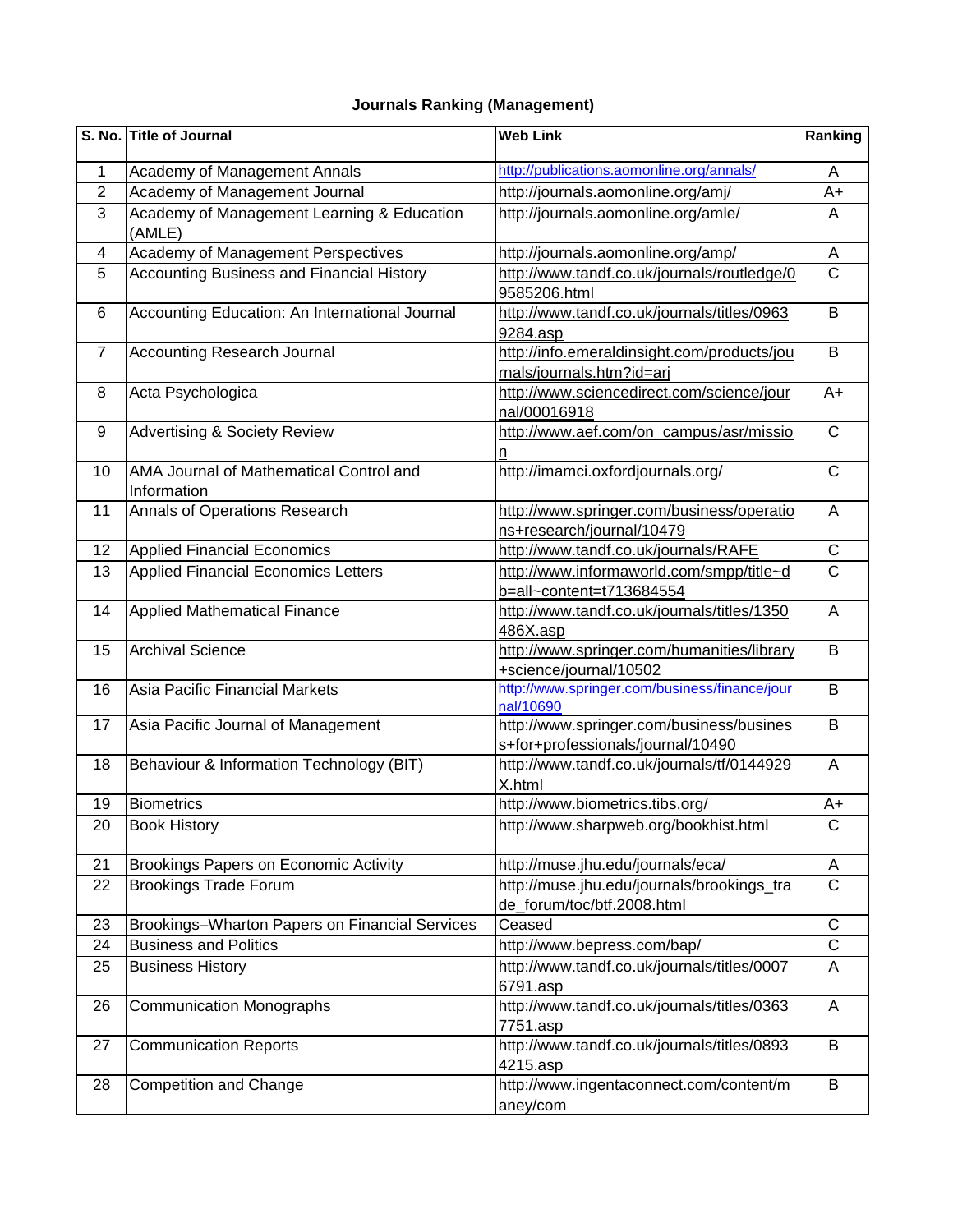| 29 | Computational & Mathematical Organization Theory     | http://www.springer.com/business/busines     | $\mathsf C$           |
|----|------------------------------------------------------|----------------------------------------------|-----------------------|
|    |                                                      | s+for+professionals/journal/10588            |                       |
| 30 | Data and Knowledge Engineering                       | http://www.elsevier.com/wps/find/journalde   | A                     |
|    |                                                      | scription.cws_home/505608/description#d      |                       |
|    |                                                      | escription                                   |                       |
| 31 | Data Mining and Knowledge Discovery                  | http://www.springer.com/computer/databa      | A+                    |
|    |                                                      | se+management+&+information+retrieval/       |                       |
|    |                                                      | journal/10618                                |                       |
| 32 | <b>Decision Support Systems</b>                      | http://www.elsevier.com/wps/find/journalde   | $A+$                  |
|    |                                                      | scription.cws_home/505540/description#d      |                       |
|    |                                                      | escription                                   |                       |
| 33 | DESIDIC Journal of Library & Information             | www.drdo.org                                 | $\mathsf C$           |
|    | Technology                                           |                                              |                       |
| 34 | Economia 2000                                        | http://muse.jhu.edu/journals/eco/            | C                     |
| 35 | Electronic Commerce Research                         | http://www.springer.com/business/busines     | $\overline{\text{C}}$ |
|    |                                                      |                                              |                       |
|    |                                                      | s+information+systems/journal/10660          |                       |
| 36 | Electronic Journal of Knowledge Management           | http://www.ejkm.com/                         | C                     |
| 37 | <b>Enterprise &amp; Society</b>                      | http://muse.jhu.edu/journals/enterprise_an   | A                     |
|    |                                                      | d_society/                                   |                       |
| 38 | <b>Enterprise and Innovation Management Studies</b>  | ceased 2002                                  | $\mathsf C$           |
|    | (ceased 2002)                                        |                                              |                       |
| 39 | Ethics and Information Technology                    | http://www.springer.com/computer/progra      | $\mathsf{C}$          |
|    |                                                      | mming/journal/10676                          |                       |
| 40 | <b>Extremes</b>                                      | http://www.springer.com/statistics/journal/1 | B                     |
|    |                                                      | 0687                                         |                       |
| 41 | Fuzzy optimization and Decision Making               | http://www.springer.com/math/journal/107     | A                     |
|    |                                                      | 00                                           |                       |
| 42 | Group Decision and Negotiation Journal               | http://www.springer.com/business/operatio    | B                     |
|    |                                                      | ns+research/journal/10726                    |                       |
| 43 | <b>Health Care Management Science</b>                | http://www.springer.com/business/operatio    | A                     |
|    |                                                      | ns+research/journal/10729                    |                       |
| 44 | <b>Human Relations</b>                               | http://www.springerlink.com/content/11205    | A                     |
|    |                                                      | 8/                                           |                       |
| 45 | Human Resource Development International             | http://www.tandf.co.uk/journals/titles/1367  | B                     |
|    |                                                      | 8868.asp                                     |                       |
| 46 | IEEE Transaction on intelligent transportation       | http://ieeexplore.ieee.org/xpl/RecentIssue.j | $A+$                  |
|    | systems                                              | sp?punumber=6979                             |                       |
| 47 | <b>IEEE Transaction on Software Engineering</b>      | http://ieeexplore.ieee.org/xpl/RecentIssue.j | A                     |
|    |                                                      | sp?punumber                                  |                       |
| 48 | <b>IEEE Transactions on Automatic Control</b>        | http://www.ieee.org/portal/site/mainsite/me  | A                     |
|    |                                                      | nuitem.818c0c39e85ef176fb2275875bac2         |                       |
|    |                                                      | 6c8                                          |                       |
| 49 | <b>IEEE Transactions on Engineering Management</b>   | http://ieeexplore.ieee.org/xpl/RecentIssue.j | A                     |
|    |                                                      | sp?punumber=17                               |                       |
| 50 | <b>IEEETransaction on Reliability</b>                | http://ieeexplore.ieee.org/xpl/RecentIssue.j | A                     |
|    |                                                      | sp?punumber=24                               |                       |
| 51 | IMA Journal of Applied Mathematics                   | http://imamat.oxfordjournals.org/            | A                     |
| 52 | Info: the Journal of Policy, Regulation and Strategy | http://info.emeraldinsight.com/products/jou  | B                     |
|    | for Telecommunications, Information and Media        | rnals/journals.htm?id=info                   |                       |
| 53 | Information & Communications Technology Law          | http://www.tandf.co.uk/journals/titles/1360  | $\mathsf C$           |
|    |                                                      | 0834.asp                                     |                       |
|    |                                                      |                                              |                       |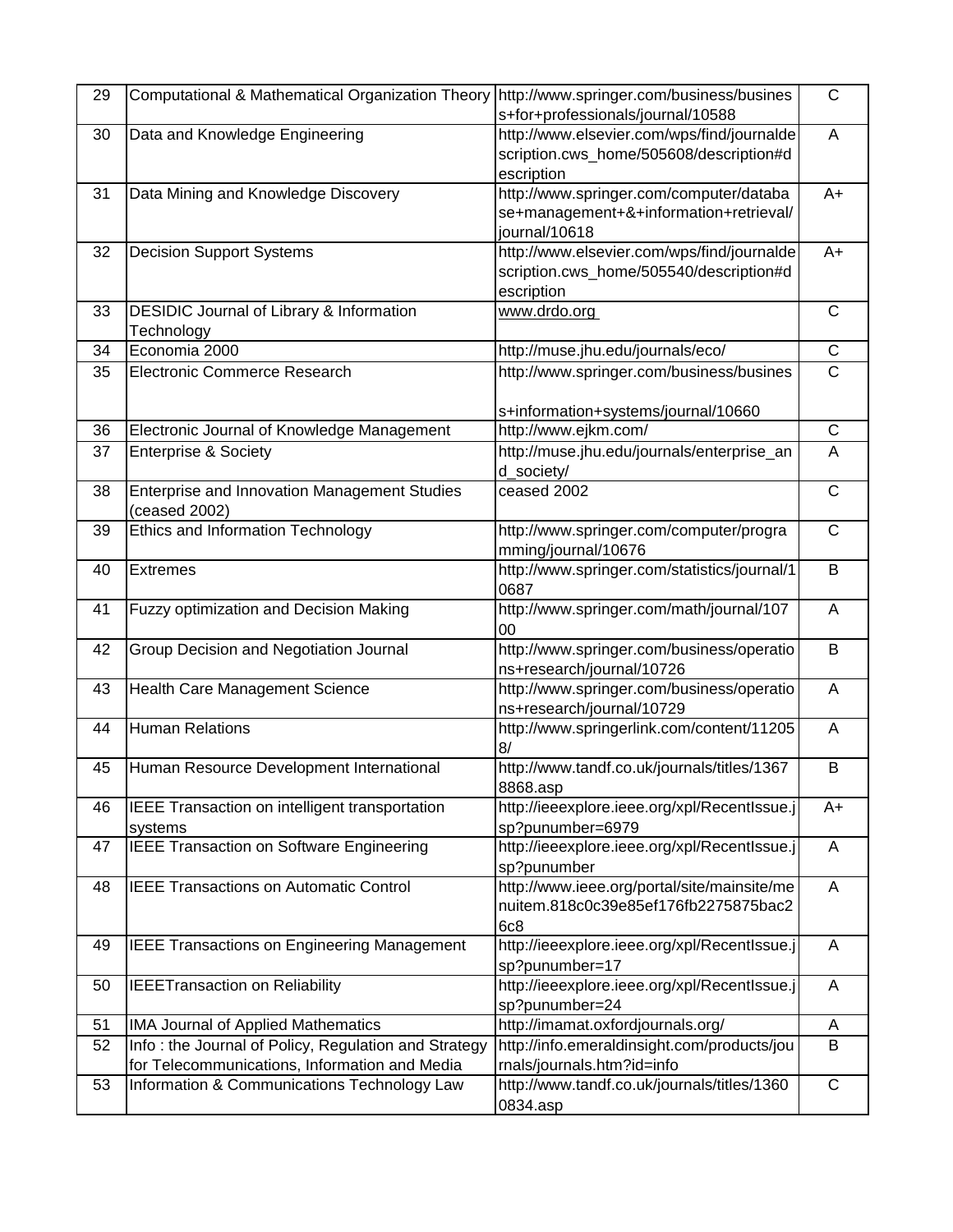| 54 | Information and computation                                                                    | http://www.elsevier.com/wps/find/journalde<br>scription.cws_home/622844/description#d<br>escription  | B              |
|----|------------------------------------------------------------------------------------------------|------------------------------------------------------------------------------------------------------|----------------|
| 55 | Information and Software Technology                                                            | http://www.sciencedirect.com/science/jour<br>nal/09505849                                            | Α              |
| 56 | Information management and computer security                                                   | http://www.emeraldinsight.com/Insight/vie<br>wContainer.do?containerType=Journal&c<br>ontainerId=295 | $\mathsf{C}$   |
| 57 | Information Systems Frontiers                                                                  | http://www.springer.com/business/busines<br>s+information+systems/journal/10796                      | A              |
| 58 | Information Technology and Libraries                                                           | http://www.ala.org/ala/mgrps/divs/lita/ital/it<br>alinformation.cfm                                  | $\mathsf{C}$   |
| 59 | Information Technology and Management                                                          | http://www.springer.com/business/busines<br>s+information+systems/journal/10799                      | $\mathsf C$    |
| 60 | Information Technology and People                                                              | http://www.emeraldinsight.com/Insight/vie<br>wContainer.do?                                          | A              |
| 61 | International Journal of Flexible Manufacturing<br>Systems                                     | http://www.springerlink.com/content/10027<br>3/                                                      | $\mathsf{C}$   |
| 62 | International Journal of Health Care, Finance and<br>Economics                                 | http://www.springerlink.com/content/10660<br>3/                                                      | B              |
| 63 | International Journal of Human Resource<br>Management                                          | http://www.tandf.co.uk/journals/titles/0958<br>5192.asp                                              | A              |
| 64 | International Journal of Information Managment                                                 | http://www.elsevier.com/wps/find/journalde<br>scription.cws_home                                     | $\overline{C}$ |
| 65 | International Journal of Information Security                                                  | http://www.springerlink.com/content/10792<br>7/                                                      | $\overline{C}$ |
| 66 | International Journal of Information Technology and<br><b>Decision Making</b>                  | http://www.worldscinet.com/ijitdm/                                                                   | $\mathsf{C}$   |
| 67 | International Journal of Information Technology and<br>Web Engineering                         | http://www.penrose-<br>press.com/idd/MAG49816.idd                                                    | $\overline{C}$ |
| 68 | International Journal of Innovation and Learning                                               | http://www.inderscience.com/browse/index<br>.php?journalID                                           | $\overline{C}$ |
| 69 | International Journal of Innovation and Technology<br>Management                               | http://www.worldscinet.com/ijitm/ijitm.shtml                                                         | $\mathsf C$    |
| 70 | International Journal of Innovation Management                                                 | http://www.worldscinet.com/ijim/                                                                     | $\mathsf{C}$   |
| 71 | International Journal of the Economics of Business                                             | http://www.tandf.co.uk/journals/titles/1357<br>1516.asp                                              | B              |
| 72 | International Journal of Value-Based Management<br>(merged into Journal of Business<br>Ethics) | http://www.springer.com/philosophy/ethics/<br>journal/10551                                          | A              |
| 73 | International Journal of Web Applications                                                      | http://www.dirf.org/ijwa/                                                                            | B              |
| 74 | International Review of Retail, Distribution and<br><b>Consumer Research</b>                   | http://www.tandf.co.uk/journals/titles/0959<br>3969.asp                                              | B              |
| 75 | International Tax and Public Finance                                                           | http://www.springerlink.com/content/10291<br>5/                                                      | B              |
| 76 | International Trade Journal                                                                    | http://www.tandf.co.uk/journals/titles/0885<br>3908.asp                                              | B              |
| 77 | Journal of Accounting Education                                                                | http://www.elsevier.com/wps/find/journalde<br>scription.cws_home/840/description#descr<br>iption     | B              |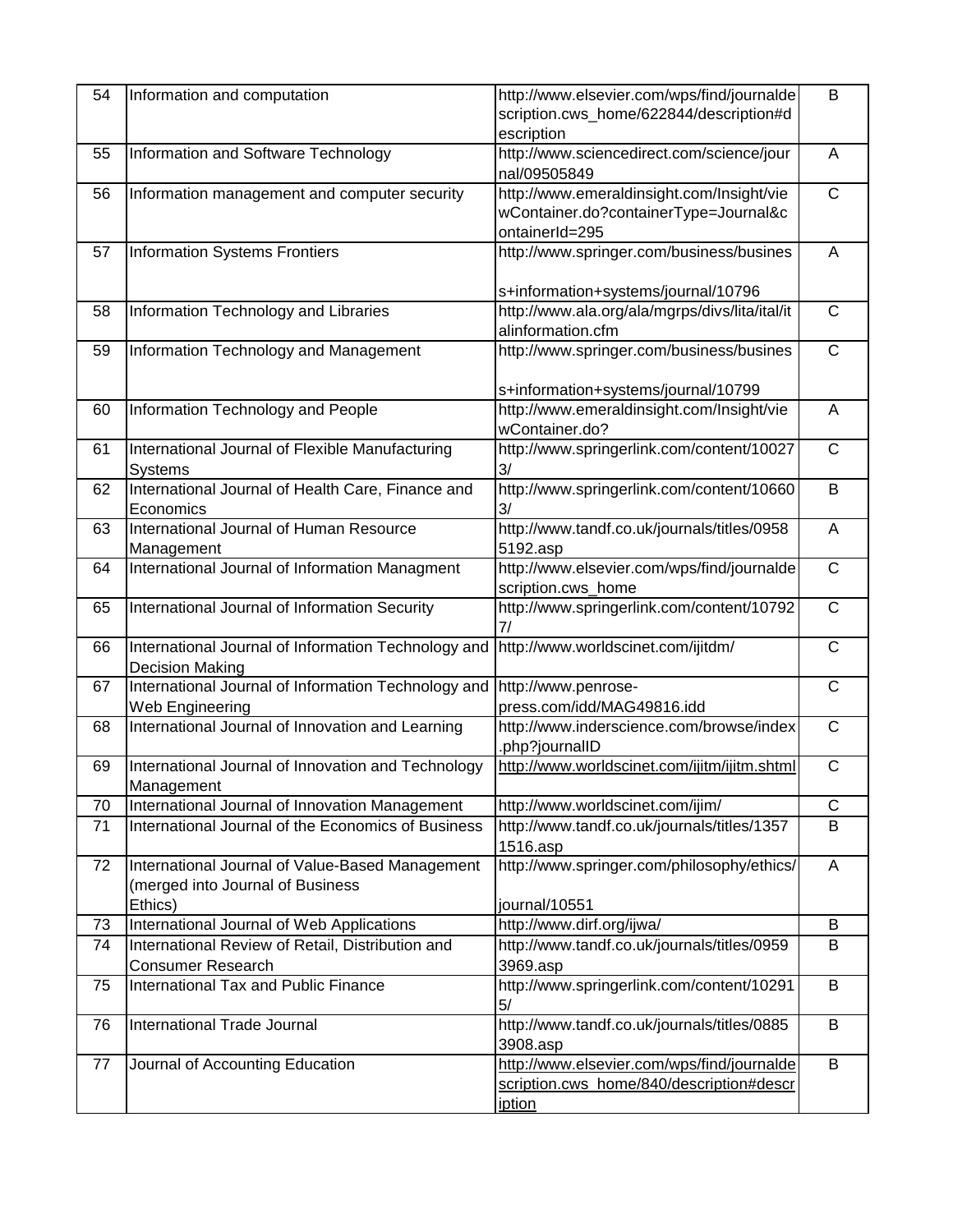| 78  | Journal of Business and Psychology                          | http://www.springer.com/psychology/com                                                                                                                             | B              |
|-----|-------------------------------------------------------------|--------------------------------------------------------------------------------------------------------------------------------------------------------------------|----------------|
|     |                                                             | munity+&+environmental+psychology/jour<br>nal/10869                                                                                                                |                |
| 79  | Journal of Business Ethics                                  | http://www.springer.com/philosophy/ethics/<br>journal/10551                                                                                                        | Α              |
| 80  | Journal of Career Development                               | http://www.springerlink.com/content/10554<br>6/                                                                                                                    | B              |
| 81  | Journal of Consumer Policy                                  | http://www.springer.com/social+sciences/s                                                                                                                          | $\mathsf{C}$   |
| 82  | Journal of Development Studies                              | ocial+sciences,+general/journal/10603<br>http://www.tandf.co.uk/journals/titles/0022<br>0388.asp                                                                   | A              |
| 83  | Journal of Discrete Mathematical Sciences &<br>Cryptography | http://www.tarupublications.com/jdmsc.ht<br>ml                                                                                                                     | $\mathsf{C}$   |
| 84  | Journal of Emerging Market Finance                          | http://www.sagepub.in/browse/journal.asp<br>?Journalid=24&Subject_Name=&SubSubj<br>ectName=&mode=1                                                                 | $\overline{C}$ |
| 85  | Journal of Finance                                          | http://www.wiley.com/bw/journal.asp?ref=0<br>022-1082                                                                                                              | $A+$           |
| 86  | Journal of Financial and Quantitative Analysis              | http://journals.cambridge.org/action/displa<br>yJournal?jid=jfq                                                                                                    | $A+$           |
| 87  | Journal of Financial Research                               | http://www.wiley.com/bw/journal.asp?ref=0<br>270-2592                                                                                                              | Α              |
| 88  | Journal of Industry, Competition and Trade                  | http://www.springerlink.com/content/10572<br>4/                                                                                                                    | $\mathsf{C}$   |
| 89  | Journal of Information Technology                           | http://www.palgrave-<br>journals.com/jit/index.html                                                                                                                | $\mathsf{C}$   |
| 90  | Journal of Information Technology Education                 | http://jite.org/                                                                                                                                                   | $A+$           |
| 91  | Journal of Intellectual Property law                        | http://jiplp.oxfordjournals.org/                                                                                                                                   | $\mathsf C$    |
| 92  | Journal of Intelligent Information Systems                  | http://www.springer.com/computer/security<br>+and+cryptology/journal/10844                                                                                         | B              |
| 93  | Journal of Intelligent Manufacturing                        | http://www.springerlink.com/content/10018<br>0/                                                                                                                    | B              |
| 94  | Journal of international entrepreneurship                   | http://www.springerlink.com/content/11203<br>$9/$                                                                                                                  | B              |
| 95  | Journal of International Trade and Economic<br>Development  | http://www.tandf.co.uk/journals/titles/0963<br>8199.asp                                                                                                            | B              |
| 96  | Journal of Management and Governance                        | http://www.springer.com/business/busines<br>s+for+professionals/journal/10997                                                                                      | $\mathsf{C}$   |
| 97  | Journal of Management Information Systems                   | http://www.jmis-web.org/                                                                                                                                           | A+             |
| 98  | Journal of market-focused managerment                       | http://www.springerlink.com/content/10029<br>2/                                                                                                                    | $\mathsf{C}$   |
| 99  | Journal of Marketing Communications                         | http://www.tandf.co.uk/journals/titles/1352<br>7266.asp                                                                                                            | B              |
| 100 | Journal of Marketing Research                               | http://www.marketingpower.com/AboutAM<br>A/Pages/AMA%20Publications/AMA%20J<br>ournals/Journal%20of%20Marketing%20R<br>esearch/JournalofMarketingResearch.asp<br>x | $A+$           |
| 101 | Journal of Money Credit and Banking                         | http://www.wiley.com/bw/journal.asp?ref=0<br>022-2879                                                                                                              | $A+$           |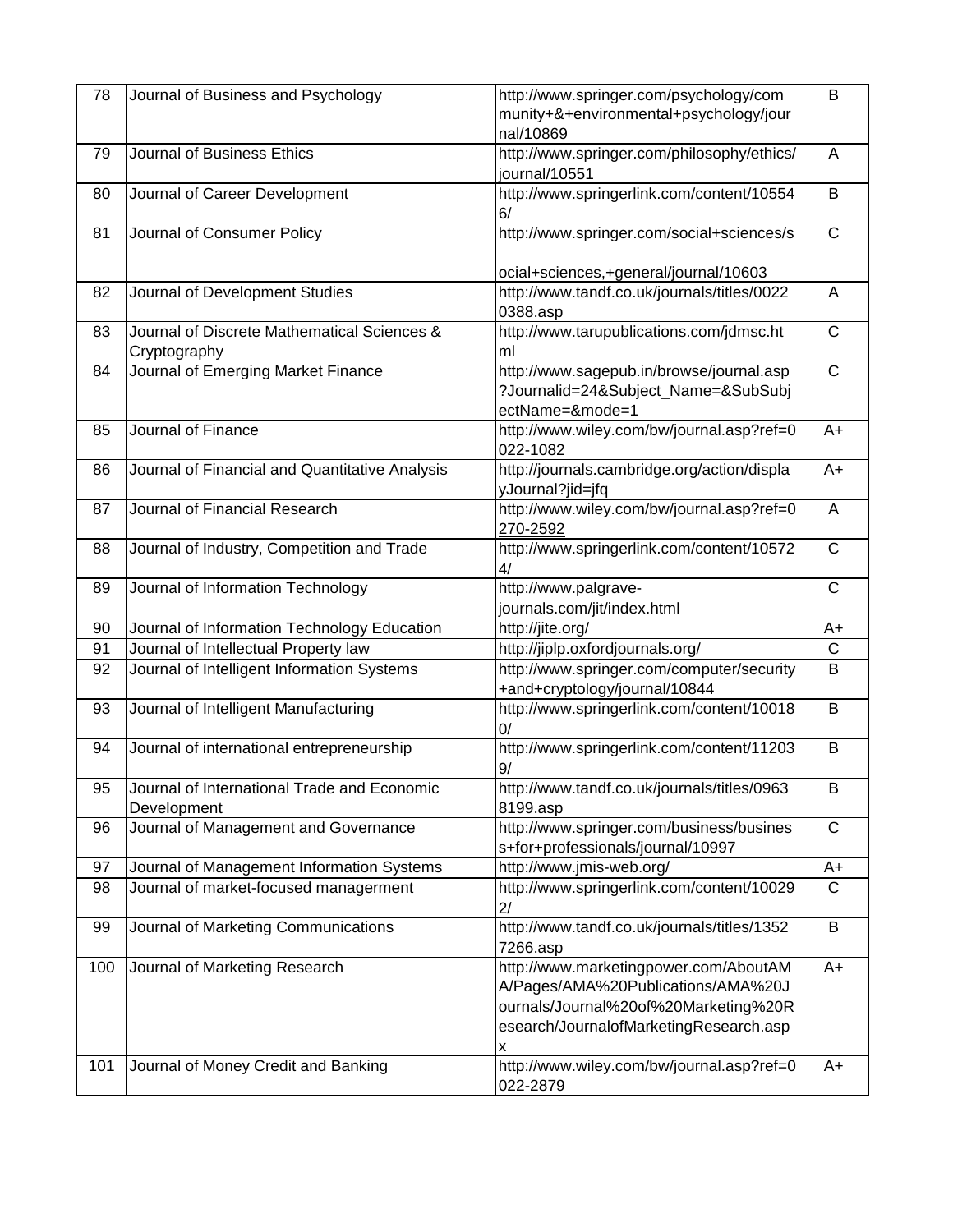| 102 | Journal of Personnel Evaluation in Education                                 | http://www.springerlink.com/content/10294<br>3/                             | C                     |
|-----|------------------------------------------------------------------------------|-----------------------------------------------------------------------------|-----------------------|
| 103 | Journal of Productivity Analysis                                             | http://www.springerlink.com/content/10029<br>6/                             | A                     |
| 104 | Journal of Scheduling                                                        | http://www.springer.com/business/operatio<br>ns+research/journal/10951      | A                     |
| 105 | Journal of Strategic Marketing                                               | http://www.tandf.co.uk/journals/titles/0965<br>254X.asp                     | A                     |
| 106 | Journal of Technology Transfer                                               | http://www.springerlink.com/content/10499<br>8/                             | $\mathsf C$           |
| 107 | Libri: International Journal of Libraries and<br><b>Information Services</b> | http://www.librijournal.org/                                                | B                     |
| 108 | Lifetime Data Analysis                                                       | http://www.springerlink.com/content/10030<br>71                             | B                     |
| 109 | Maritime Policy and Management                                               | http://www.tandf.co.uk/journals/titles/0308<br>8839.asp                     | $\overline{C}$        |
| 110 | <b>Marketing Letters</b>                                                     | http://www.springerlink.com/content/10031<br>2/                             | A                     |
| 111 | Mathematical Methods of Operations Research                                  | http://www.springerlink.com/content/10251<br>0/                             | B                     |
| 112 | Methodology and Computing in Applied Probability                             | http://www.springer.com/statistics/journal/1<br>1009                        | B                     |
| 113 | Mobile networks and applications                                             | http://www.springer.com/engineering/signa<br>ls/journal/11036               | $\overline{\text{c}}$ |
| 114 | <b>Netnomics ECONOMICS</b>                                                   | http://www.springer.com/economics/econo<br>mic+theory/journal/11066         | $\mathsf{C}$          |
| 115 | Nonlinear Dynamics, Psychology, and Life Sciences                            | http://www.springerlink.com/content/10429<br>0/                             | B                     |
| 116 | <b>Production Planning and Control</b>                                       | http://www.tandf.co.uk/journals/titles/0953<br>7287.asp                     | B                     |
| 117 | Public organization review                                                   | http://www.springer.com/social+sciences/p<br>olitical+science/journal/11115 | B                     |
| 118 | Quality assurance good practice, regulatiin, and<br>Lasw                     | http://www.informaworld.com/smpp/title~c<br>ontent=t713775148~db=all        | B                     |
| 119 | <b>Quantitative Finance</b>                                                  | http://www.tandf.co.uk/journals/rquf                                        | A                     |
| 120 | Quantitative Marketing and Economics                                         | http://www.springerlink.com/content/11124<br>0/                             | C                     |
| 121 | Queueing Systems                                                             | http://www.springerlink.com/content/10175<br>2/                             | B                     |
| 122 | <b>Review of Accounting Studies</b>                                          | http://www.springerlink.com/content/10298<br>8/                             | $A+$                  |
| 123 | Review of Derivatives Research                                               | http://www.springer.com/business/finance/<br>journal/11147                  | B                     |
| 124 | Review of Finance                                                            | http://www.springerlink.com/content/10298<br>8/                             | B                     |
| 125 | <b>Review of Financial Studies</b>                                           | http://rfs.oxfordjournals.org/                                              | $A+$                  |
| 126 | Review of Quantitative Finance and Accounting                                | http://www.springer.com/business/finance/<br>journal/11156                  | B                     |
| 127 | <b>Small Business Economics</b>                                              | http://www.springerlink.com/content/10033<br>8/                             | A                     |
| 128 | Social Marketing Quarterly                                                   | http://www.tandf.co.uk/journals/titles/1524<br>5004.asp                     | $\mathsf C$           |